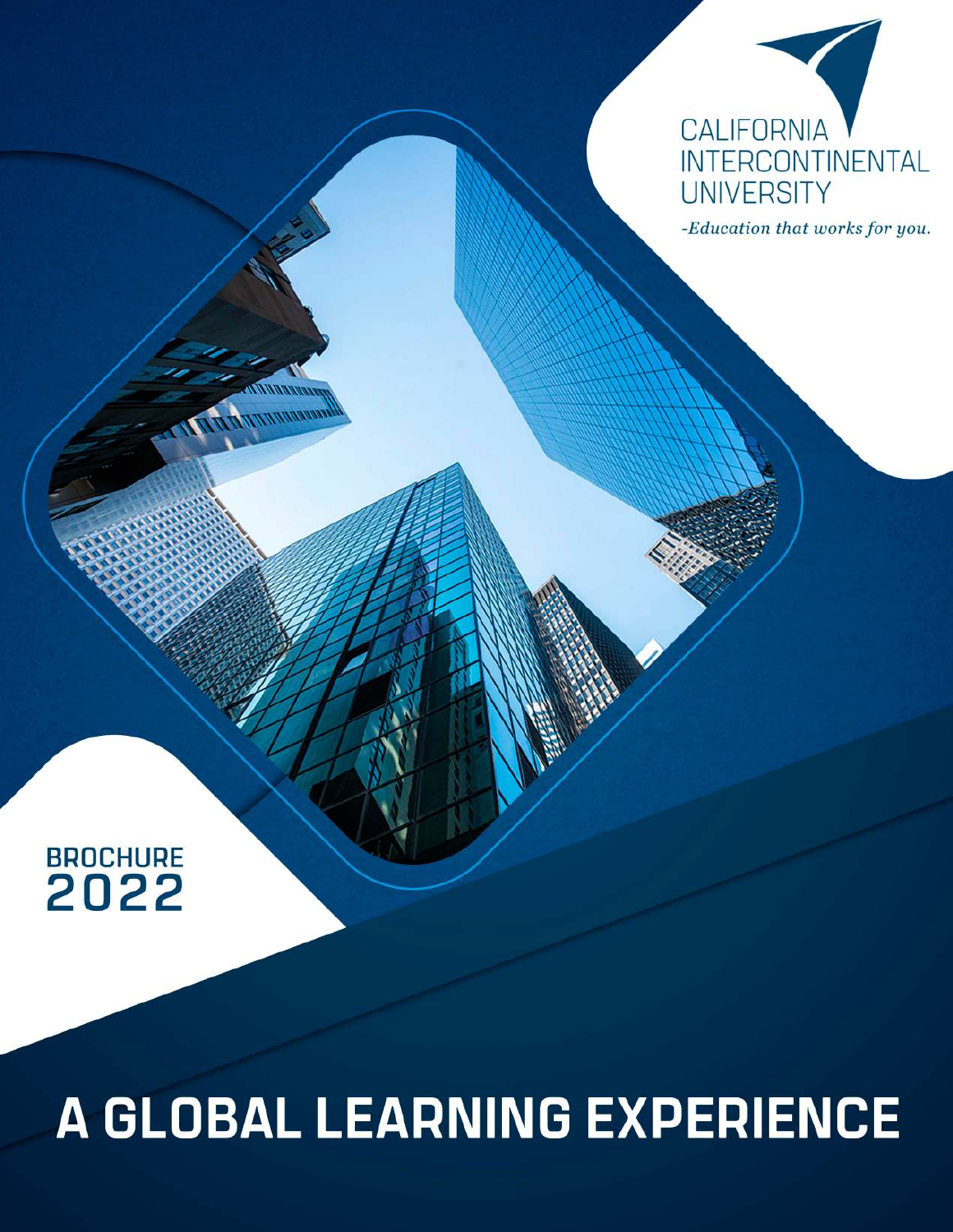# **Message From The President**

#### Dear Future CIU Alumni,

Welcome to California Intercontinental University. California Intercontinental University helps you achieve your career goals through a multidimensional approach that is focused on your success. We are glad you have chosen to challenge yourself and partner with us for your academic endeavors.

We understand that working professionals can be challenged to meet their lifelong learning needs while balancing a busy professional and family life. That is why we leverage the latest technology to provide an online campus that will change the trajectory of your professional career in a manner that is engaging, challenging, and transformative.

Intercontinental is not just in our name, we embody it by providing a global experience because we know that the future depends on global citizens. At CIU you will benefit from a virtual classroom and opportunities to collaborate with accomplished and aspiring leaders from all over the world.

CIU offers an online learning environment augmented by a personal approach provided by our faculty and advisors who are committed to your success. This personal approach to learning and our staff's commitment to your success result in unique CIU learning experience.

To ensure your academic success, our faculty, advisors, and administrative team avail themselves to serve and support you because together as lifelong learners we are excited to be part of the solution to the world's most complex challenges.

When you enroll at CIU, you create an alliance that will be dedicated to your success and pursuit of lifelong learning.

#### Richard Madrigal

Campus President

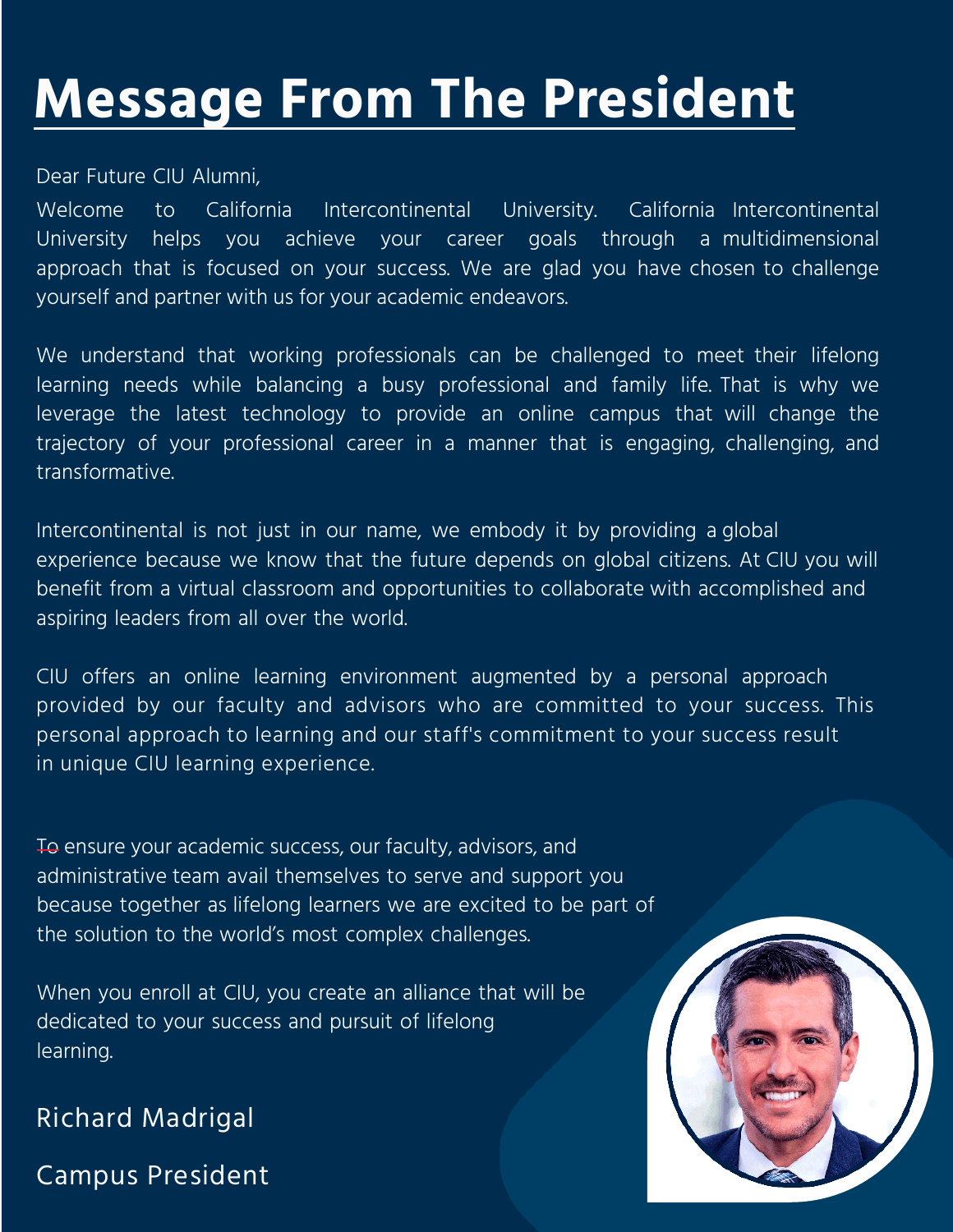#### **About Us**

California Intercontinental University is an accredited institution of higher learning offering Associate, Bachelor's, Master's (MBA), and Doctorate (DBA) degrees. The programs are online distance learning programs which promote critical thinking, quality learning and relevant research in emerging fields. Our online degree programs include the latest curriculum which provides a practical approach to solving real world issues to students.

Built by entrepreneurs for entrepreneurs, California Intercontinental University (CIU) has evolved from its early years. In 2003, California Intercontinental University was incorporated in the State of California and started its initial operations. In 2005, California Intercontinental University received California State Approval to grant undergraduate and graduate degrees. In 2009, California Intercontinental University was accredited by the Accrediting Commission of the Distance Education Accrediting Commission (DEAC). The Accrediting Commission of DEAC is listed by the U.S. Department of Education as a nationally recognized accrediting agency and it is also a recognized member of the Council for Higher Education Accreditation (CHEA).



It was the most rigorous and rewarding academic experience I've had so far.

DR. ALLEN ONU-NJOKU, 2019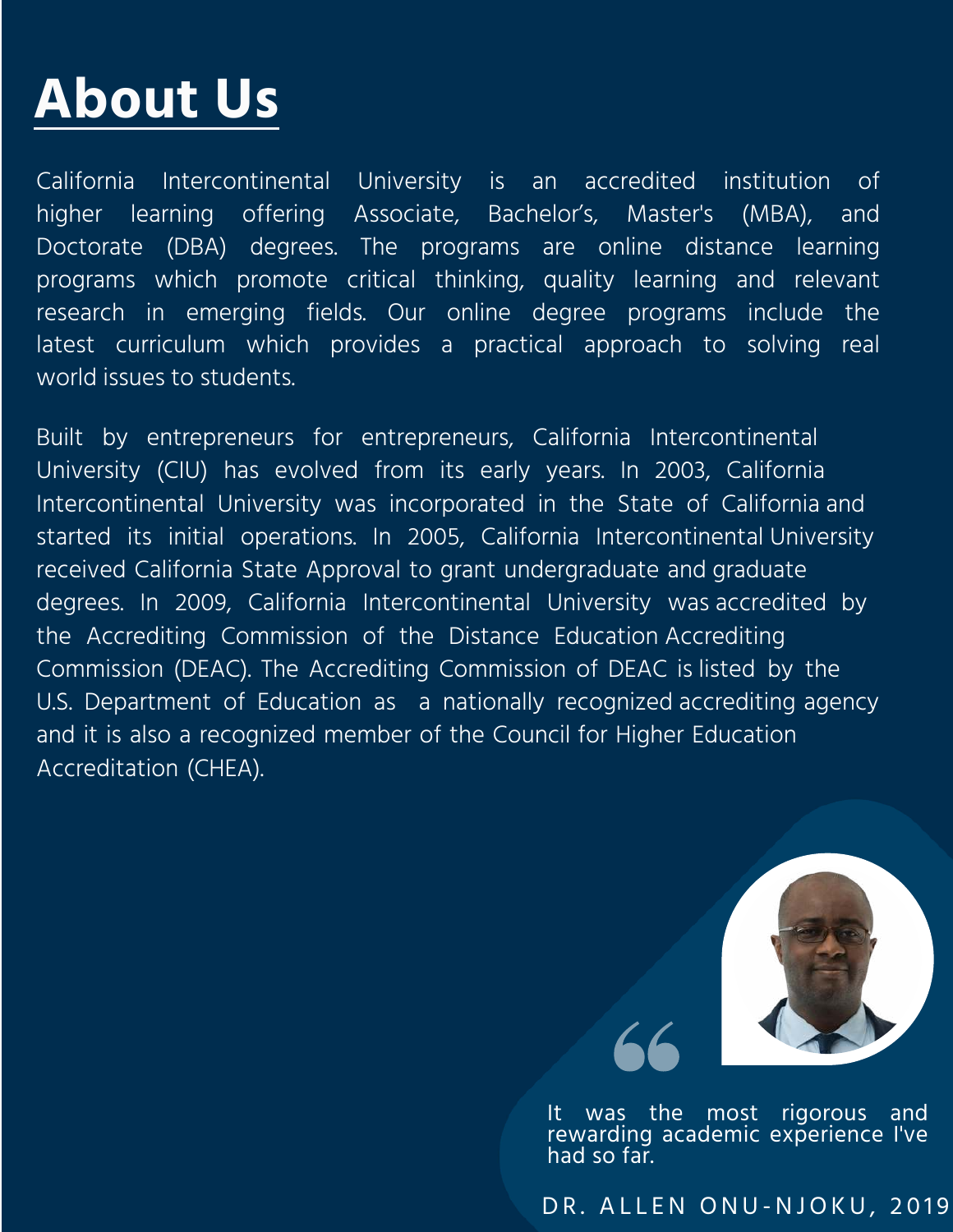# **About Us**

# Mission

The mission of California Intercontinental University is to provide quality distance education, effective student services, and accessible innovative programs enabling learners to become successful professionals, leaders, and entrepreneurs. Through its distance education programs, the University equips tomorrow's business leaders with a sense of responsibility and vision for the future of the global business enterprise.

#### Vision

CIU will become the university of choice for entrepreneurial professionals around the globe who are seeking a student-centered, skills-based online education to help them enhance their careers and improve their lives.



This journey has not only been an achievement for me personally but has inspired the younger generation to seek higher education.

DR. DEBRA PHILLIPS, 2018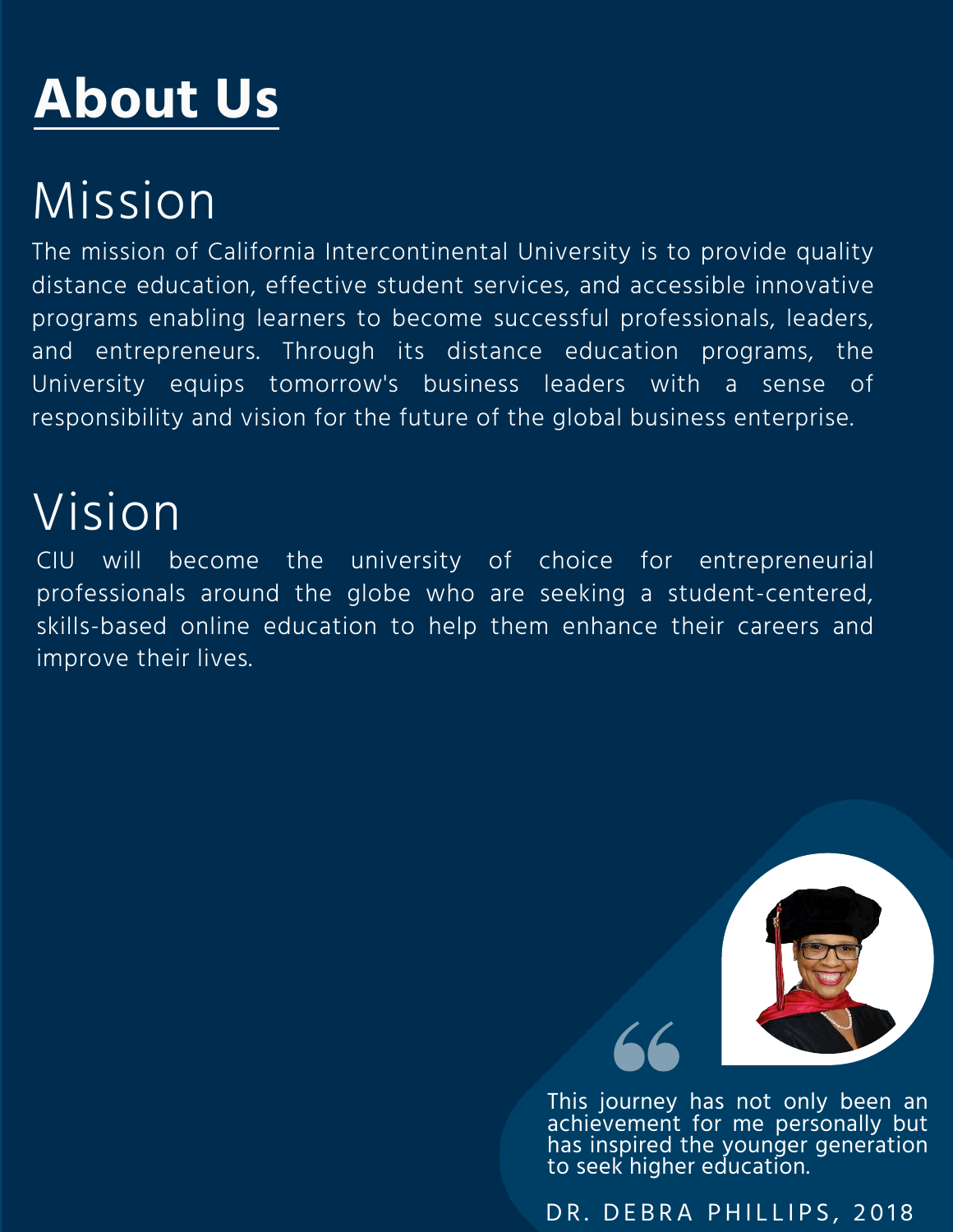# **Accreditations & Approvals**

Accreditation matters, which is why CIU is nationally accredited by the Distance Education Accrediting Commission (DEAC).



California Intercontinental University is accredited by the Distance Education Accrediting Commission. The Distance Education Accrediting Commission is listed by the U.S. Department of Education as a recognized accrediting agency. The Distance Education Accrediting Commission is recognized by the Council for Higher Education Accreditation (CHEA).



California Intercontinental University is a recognized CHEA member institution. A national advocate and institutional voice for selfregulation of academic quality through accreditation, CHEA is an association of 3,000 degree-granting colleges and universities and recognizes 60 institutional and programmatic accrediting organizations.



California Intercontinental University is a private institution licensed to operate by the California Bureau for Private Post Secondary Education. 'Licensed to operate' indicates compliance with state standards as set forth in Chapter 94897 of the California Private Postsecondary Education Act of 2009.

## **24/7 Support**

CIU offers live support 24 hours a day, seven days a week. Whether it is academic or executive career coaching, we will be there the moment you enroll.



My entire life has changed. I can now work at a different level and achieve a lot more.

DR. SHAMBA S, 2017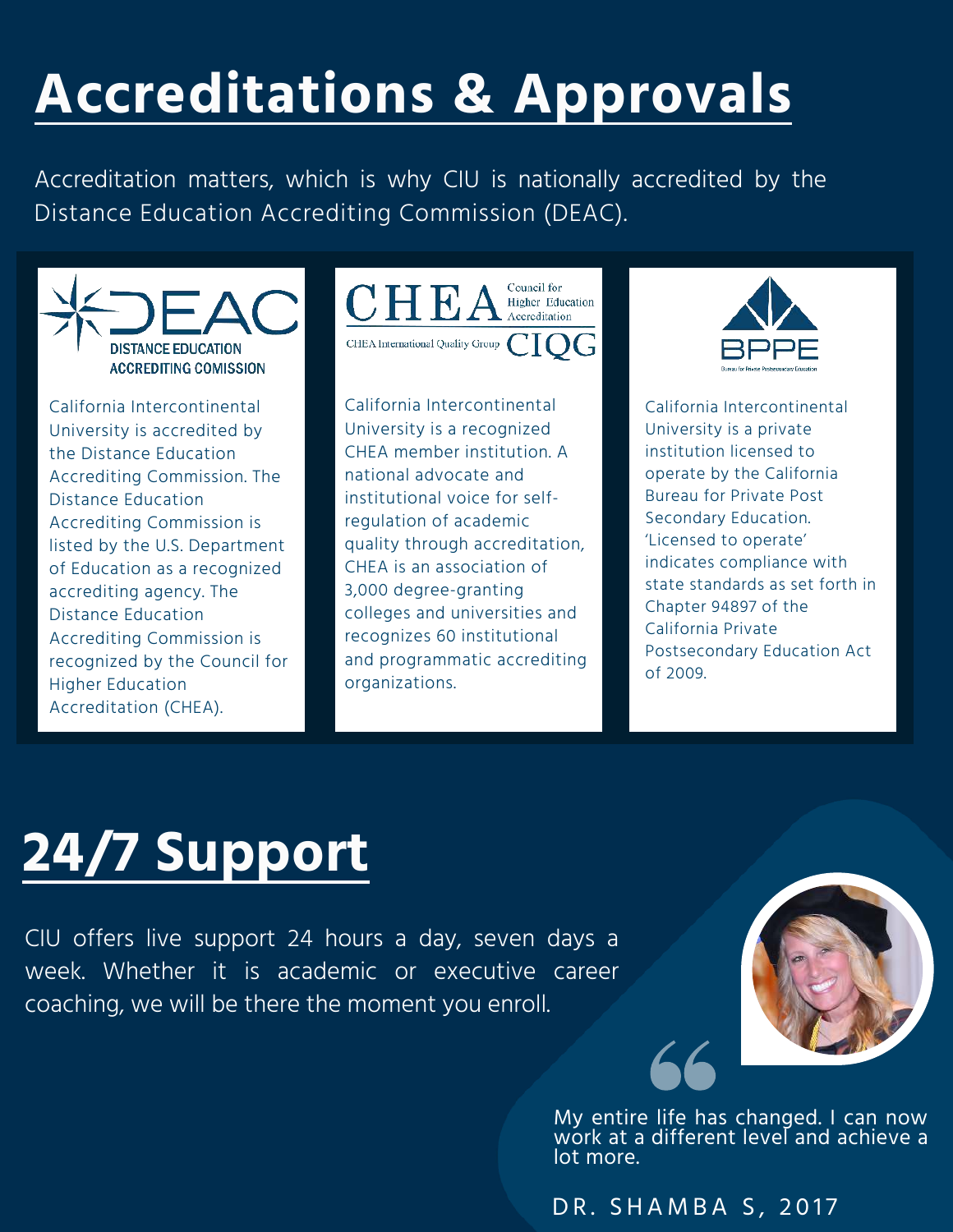#### **Programs**

# Associate

California Intercontinental University offers the Associate of Arts Degree with the following specializations:

- Business Administration (AA-BA)
- General Studies (AA-GS)
- Information Technology (AA-IT)

# Bachelor

California Intercontinental University offers the following Bachelor's Degrees:

- Bachelor of Business Administration General (BBA-GEN) o Healthcare Administration (BBA-HCA)
	- o Internet Marketing and Entrepreneurship (BBA-IME)
- Bachelor of Science in Management Information Systems (BS-MIS)
- Bachelor of Engineering Information Technology
	- o Networking and Systems Security (BEIT-NSS)
	- o Project Management (BEIT-PM)



I am now able to market myself anywhere with no hesitation and without fear of rejection.

DR. EMIL L. MESINA, 2018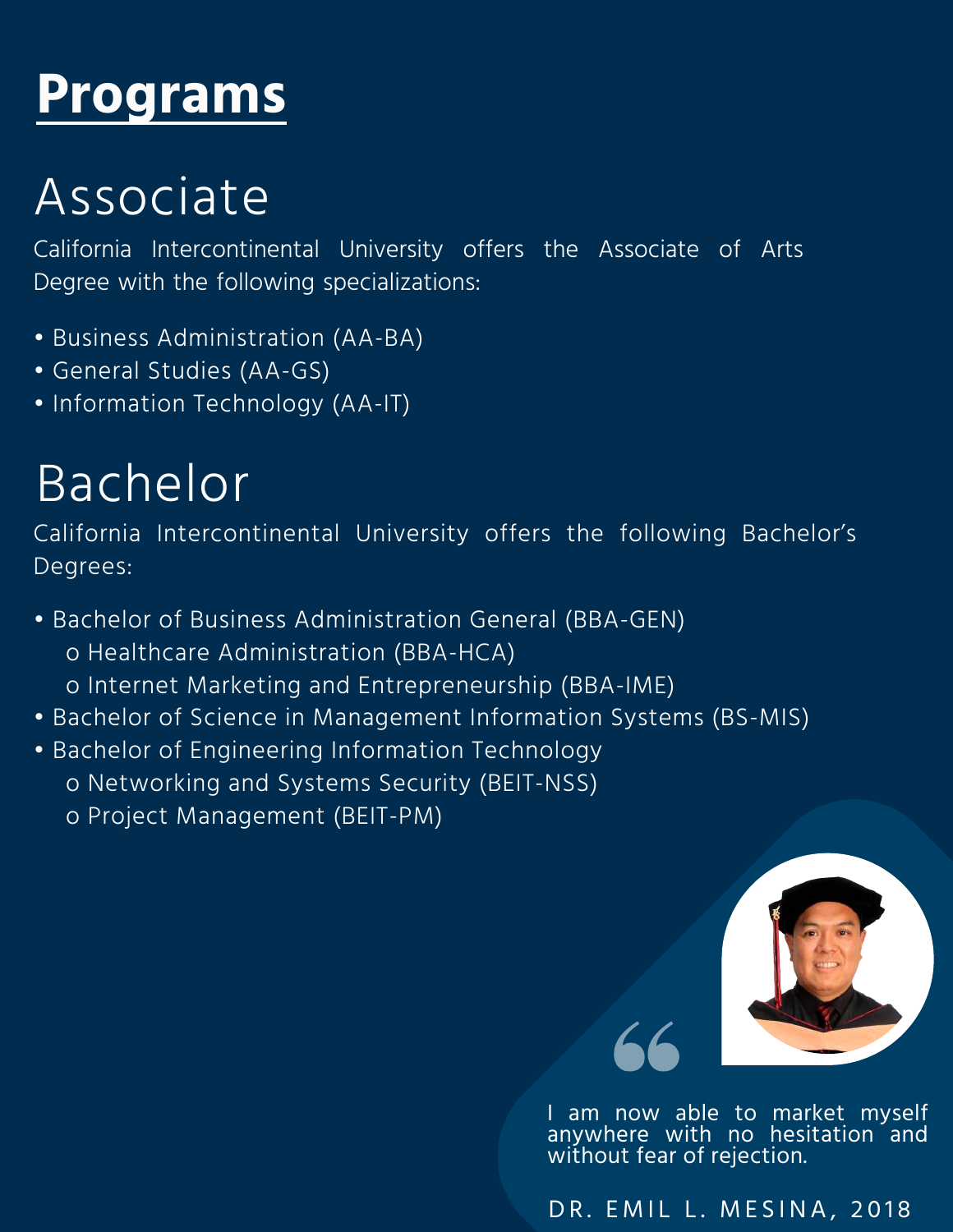#### **Programs**

#### Master

California Intercontinental University offers the following Master of Business Administration Degrees:

- MBA General (MBA-GEN)
- MBA Banking and Finance (MBA-BF)
- MBA Healthcare Management and Leadership (MBA-HCML)
- MBA International Management and Marketing (MBA-IMM)
- MBA Information Systems and Knowledge Management (MBA-ISKM)
- MBA Organizational Development and Human Resource Management (MBA-ODHRM)
- MBA Project and Quality Management (MBA-PQM)

#### Doctorate

California Intercontinental University offers the following Doctorate of Business Administration Degrees:

- DBA General (DBA-GEN)
- DBA Entrepreneurship and Business Management (DBA-EBM)
- DBA Global Business and Leadership (DBA-GBL)
- DBA Healthcare Management and Leadership (DBA-HCML)
- DBA Information Systems and Enterprise Resource Management (DBA-ISERM)



John graduated with a DBA in Entrepreneurship Management. He is now the VP for Eberle Design Inc.

DR. JOHN E. SHEARER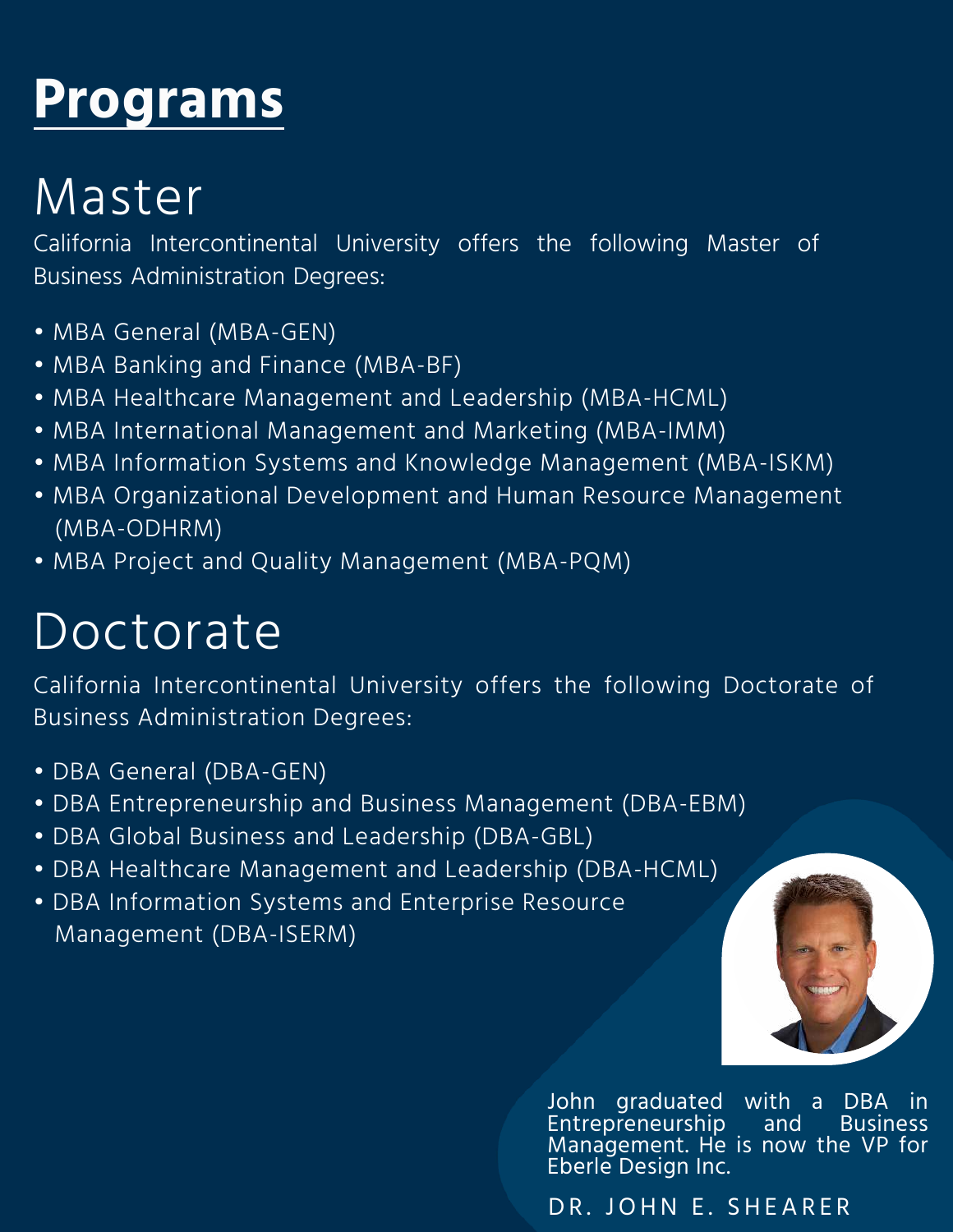# **CIU Program Structure**

# Academic Year

An academic year is two semesters in length. A semester is comprised of 3 terms. Each term you study 1 course, which lasts 6 weeks in length.

The start of the academic year for each student is determined by the student's original start date. Any break in enrollment will result in the student starting a new academic year. The 2022 academic calendar is as follows:

| <b>Term</b>                                                      | <b>Enrollment Deadline</b> | <b>Term Begins</b>   | <b>Term Ends</b>     | <b>Add/Drop Date</b> | Holiday                                          |  |  |  |  |
|------------------------------------------------------------------|----------------------------|----------------------|----------------------|----------------------|--------------------------------------------------|--|--|--|--|
| Term 1:                                                          | Wednesday, December 9      | Monday, January 3    | Sunday, February 13  | Sunday, January 9    |                                                  |  |  |  |  |
| Term 2:                                                          | Wednesday, February 9      | Monday, February 14  | Sunday, March 27     | Sunday, February 20  |                                                  |  |  |  |  |
| Monday, March 28, 2022 - Sunday, April 3, 2022 (Term Break)      |                            |                      |                      |                      |                                                  |  |  |  |  |
| Term 3:                                                          | Wednesday, March 30        | Monday, April 4      | Sunday, May 15       | Sunday, April 10     |                                                  |  |  |  |  |
| Term 4:                                                          | Wednesday, May 12          | Monday, May 16       | Sunday, June 26      | Sunday, May 22       | Monday, May 29, 2022 (Memorial Day)              |  |  |  |  |
|                                                                  |                            |                      |                      |                      | Friday, June 17, 2022 (Juneteenth)               |  |  |  |  |
| Monday, June 27, 2022 - Sunday, July 3, 2022 (Term Break)        |                            |                      |                      |                      |                                                  |  |  |  |  |
| Term 5:                                                          | Wednesday, June 29         | Monday, July 4       | Sunday, August 14    | Sunday, July 10      | Monday, July 4, 2022 (Independence Day)          |  |  |  |  |
| Term 6:                                                          | Wednesday, August 10       | Monday, August 15    | Sunday, September 25 | Sunday, August 21    | Monday, September 5, 2022 (Labor Day)            |  |  |  |  |
| Term 7:                                                          | Wednesday, September 21    | Monday, September 26 | Sunday, November 6   | Sunday, October 2    |                                                  |  |  |  |  |
|                                                                  |                            |                      |                      |                      | November 24 - 27 (Thanksgiving)                  |  |  |  |  |
| Term 8:                                                          | Wednesday, November 2      | Monday, November 7   | Sunday, December 18  | Sunday, November 13  | Monday, December 26, 2022 (Christmas Holiday)    |  |  |  |  |
|                                                                  |                            |                      |                      |                      | Monday, January 2, 2023 (New Year's Day Holiday) |  |  |  |  |
| Monday, December 19, 2022 - Sunday, January 1, 2023 (Term Break) |                            |                      |                      |                      |                                                  |  |  |  |  |

\* Note: The CIU administrative office is closed on all holidays listed. However, the Learn Center remains open during the holidays for students to access their



I now have opportunities to work with Microsoft, universities, local governments.

DR. JOHN GAINES, 2019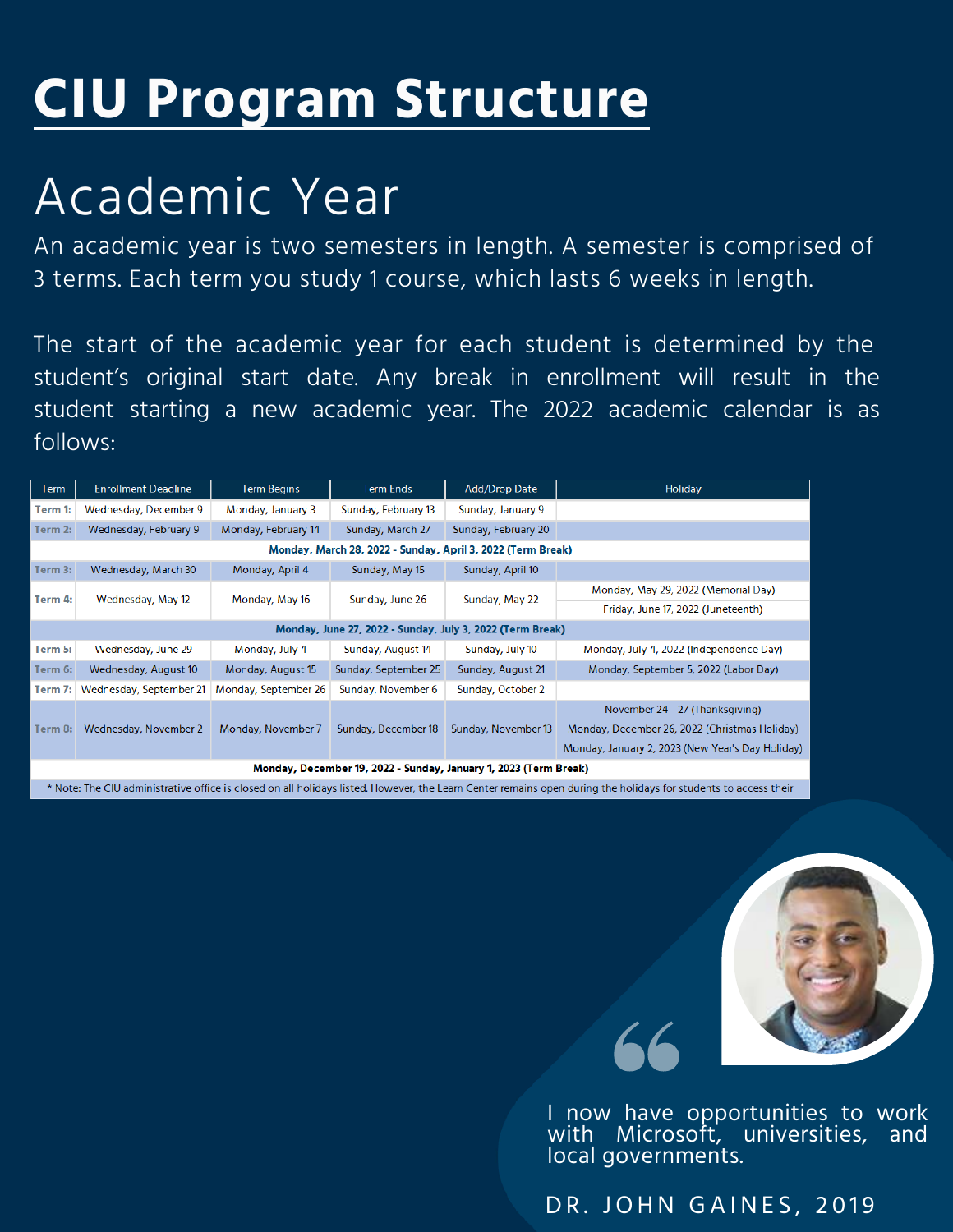# **CIU Program Structure**

#### Program Length

At the undergraduate level, California Intercontinental University offers twoyear associate degree programs (students have a maximum of 3 years to complete their studies) and four-year bachelor's degree programs (students have a maximum of 6 years to complete their studies).

From time to time, it may become necessary or desired for a student to register for more than one course per term. For example, this will allow a student complete an 18 months long Master's degree in one year.

The Graduate Certificates are short-term programs that can be completed in less than 6 months.

#### Fast Track

At the graduate level, California Intercontinental University offers twoyear master's degree programs (students have a maximum of 3 years to

complete their studies) and four year doctorate degree programs (students have a maximum of 6 years to complete their studies).



The MBA program allowed me to achieve my academic goals on my schedule and at my own pace.

JOYSHREE RICH, 2017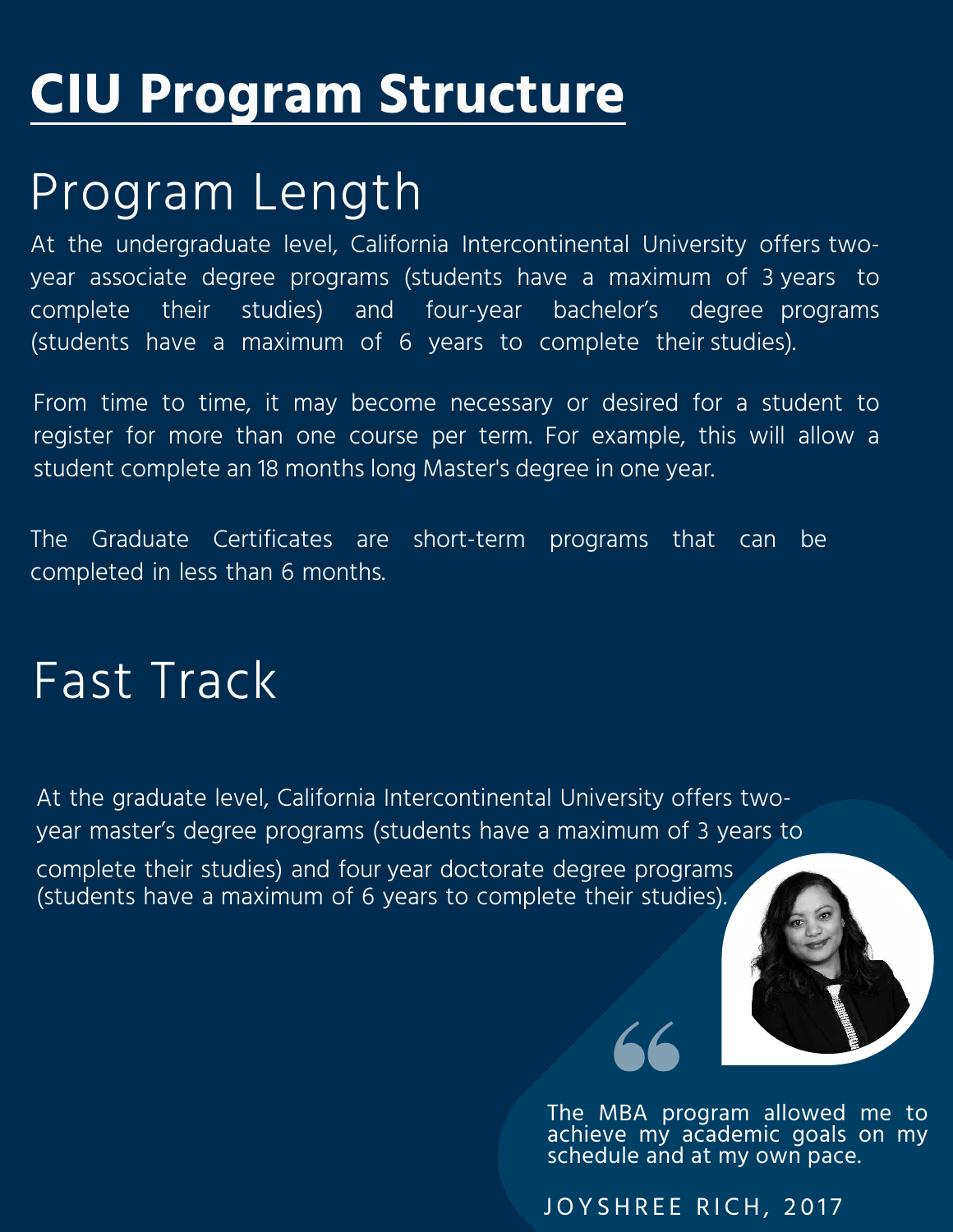# **Course Format**

Depending on the level and content of the course, the programs include courses may have a different set of materials and assessments; see the academic catalog for full details.

California Intercontinental University students access their student account information, online courses, program schedule, degree audits, and grades in the Student Portal (see here). All online courses reside in the Learn Center. CIU's online courses are designed to be engaging, userfriendly, and easy to navigate.

#### New Student Orientation

are available to them. The format is highly personalized, and the online orientation course is fully interactive. California Intercontinental University advisors speak to new students via phone, skype, email, or text, and students are able to ask questions in real time by the advisors. California Intercontinental University hosts required live orientation events for new students. Executive Student Services Advisors coach new students on everything they need to know in order to successfully begin with their course/program. Executive Student Services Advisors guide new students through activating their student account, accessing their course materials, requesting transcripts, submitting exams, and learning how to best take advantage of all the resources that



Gustavo graduated with a DBA in 2015. He has had a very successful career being the CEO of Global Commercial Trading.

DR. GUSTAVO DEL RIVERO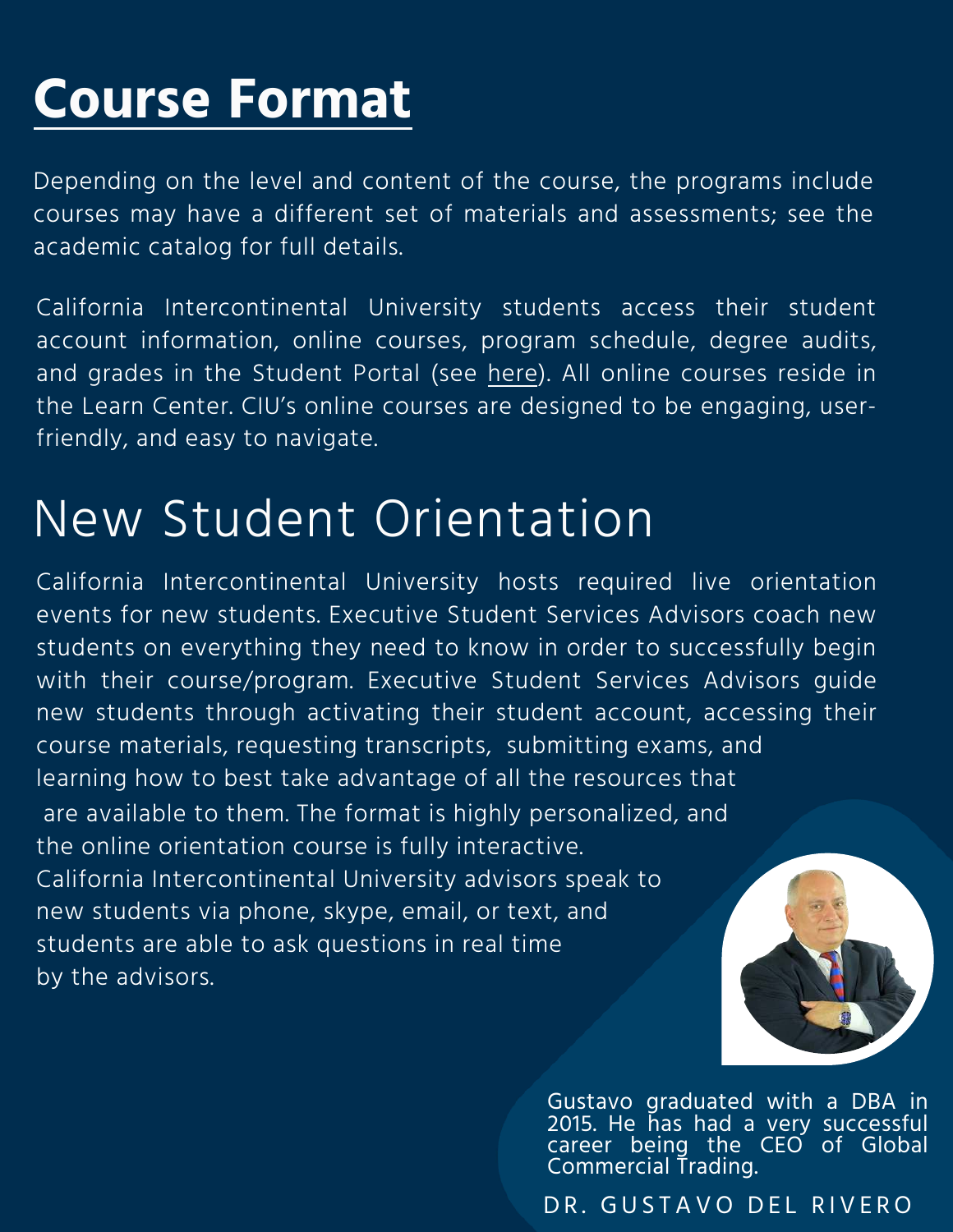# **Costs by Degree**

#### These are the fees and expenses by degree.

| Associate's Degree Options Program Cost         |  |           |  |  |
|-------------------------------------------------|--|-----------|--|--|
| Associate's Degree Tuition per credit           |  | 405       |  |  |
| <b>Total Costs Per Course Including E-Books</b> |  | $S$ 1.410 |  |  |
| <b>Total Costs</b>                              |  | \$28,525  |  |  |

| Bachelor's Degree Options Program Cost            |                 |          |  |
|---------------------------------------------------|-----------------|----------|--|
| Bachelor's Degree Tuition per credit              | $\sim$ S $\sim$ | -405     |  |
| Total Costs Per Course Including E-Books \$ 1,410 |                 |          |  |
| <b>Total Costs</b>                                |                 | \$56,725 |  |

| Master Degree Program Cost               |          |
|------------------------------------------|----------|
| Master Degree Tuition per credit         | 455      |
| Total Costs Per Course Including E-Books | 5, 1.560 |
| <b>Total Costs</b>                       | \$19,045 |

| Doctorate Degree Program Cost                     |          |
|---------------------------------------------------|----------|
| Doctorate Degree Tuition per credit               | 495      |
| Total Costs Per Course Including E-Books \$ 1,680 |          |
| Total Costs                                       | \$34,675 |

# **Financial Aid**

We offer financial aid and scholarships for those that qualify. You can see a list of all of them here:

<https://www.caluniversity.edu/financial-aid/>



I now have opportunities to work with Microsoft, universities, and local governments.

DR. JOHN GAINES, 2019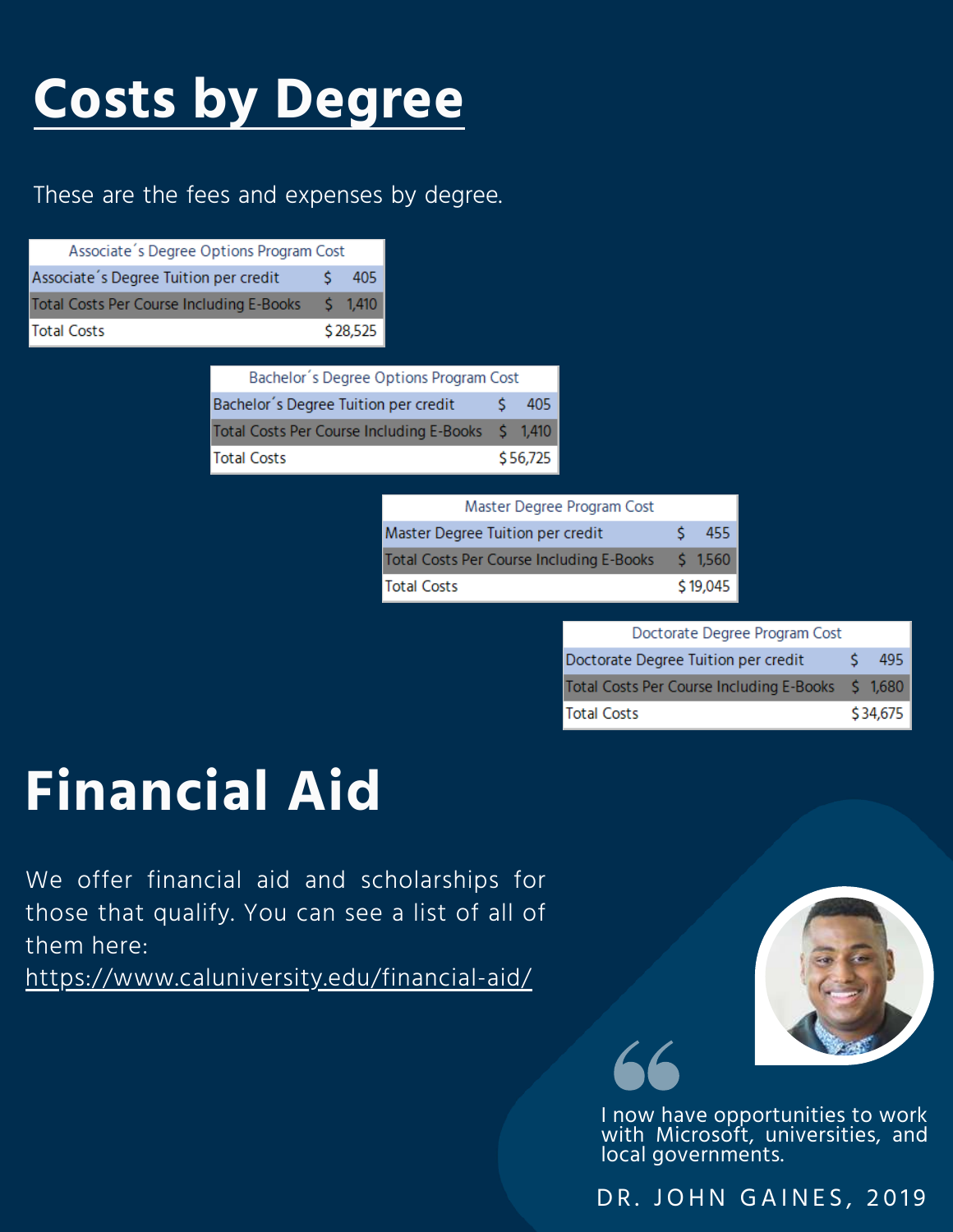

CIU X is a new multidimensional experience available to all students at California Intercontinental University. Professionals enrolling at CIU create an alliance with the single purpose of meaningful career advancement. CIU X is formed of the following:

#### Strategic Networking

A Strategic Networking experience designed to create valuable connections. Relationships don't just happen; they develop through dedicated effort and ongoing promotion. At CIU, we create opportunities to foster meaningful connections that advance your career goals.

## Global Immersion

A real understanding of how a global economy works can only be gained by experiencing it, and that's why at CIU, you will have the opportunity to travel to a foreign country and learn of new perspectives and ideas. CIU is committed to developing global citizens, are you ready for the journey?

#### Executive Career Coaching

You will be assigned to an executive career coach with a background aligned with your career aspirations. An executive career coach will help you get the most out of what you learn in the classroom and help build your professional portfolio.



Christopher Dodd served for over 26 years in the military and is now currently studying his DBA in Global Business and Leadership at CIU.

CHRISTOPHER DODD, CIU STUDENT